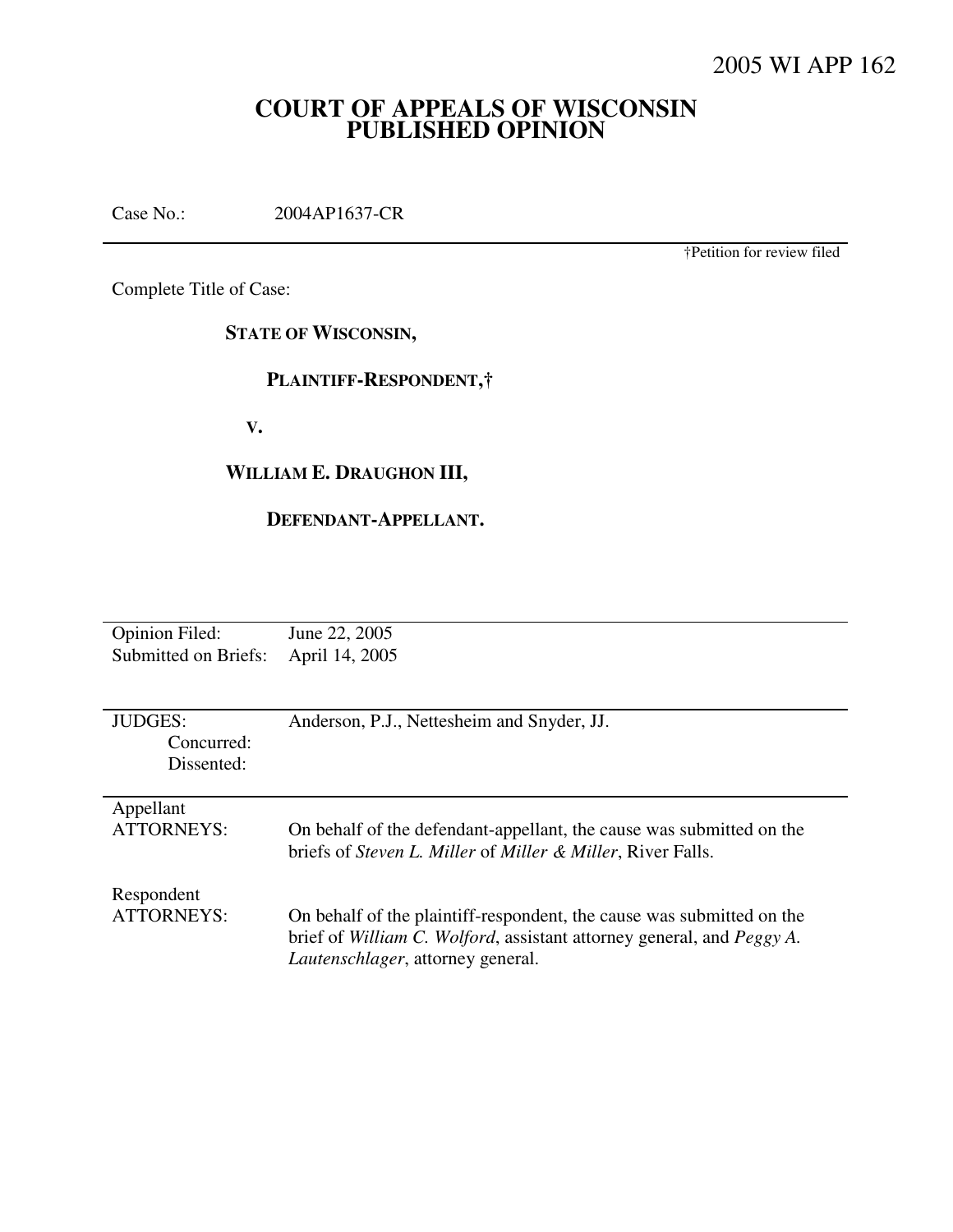# **2005 WI App 162**

# **COURT OF APPEALS DECISION DATED AND FILED**

## **June 22, 2005**

**Cornelia G. Clark Clerk of Court of Appeals**

# **NOTICE**

 **This opinion is subject to further editing. If published, the official version will appear in the bound volume of the Official Reports.** 

**A party may file with the Supreme Court a petition to review an adverse decision by the Court of Appeals.** *See* **WIS. STAT. § 808.10 and RULE 809.62.** 

# **Appeal No. 2004AP1637-CR Cir. Ct. No. 2002CF385**

## **STATE OF WISCONSIN IN COURT OF APPEALS**

**STATE OF WISCONSIN,** 

 **PLAINTIFF-RESPONDENT,** 

 **V.** 

**WILLIAM E. DRAUGHON III,** 

 **DEFENDANT-APPELLANT.** 

 APPEAL from a judgment and an order of the circuit court for Washington County: DAVID C. RESHESKE, Judge. *Reversed and cause remanded with directions*.

Before Anderson, P.J., Nettesheim and Snyder, JJ.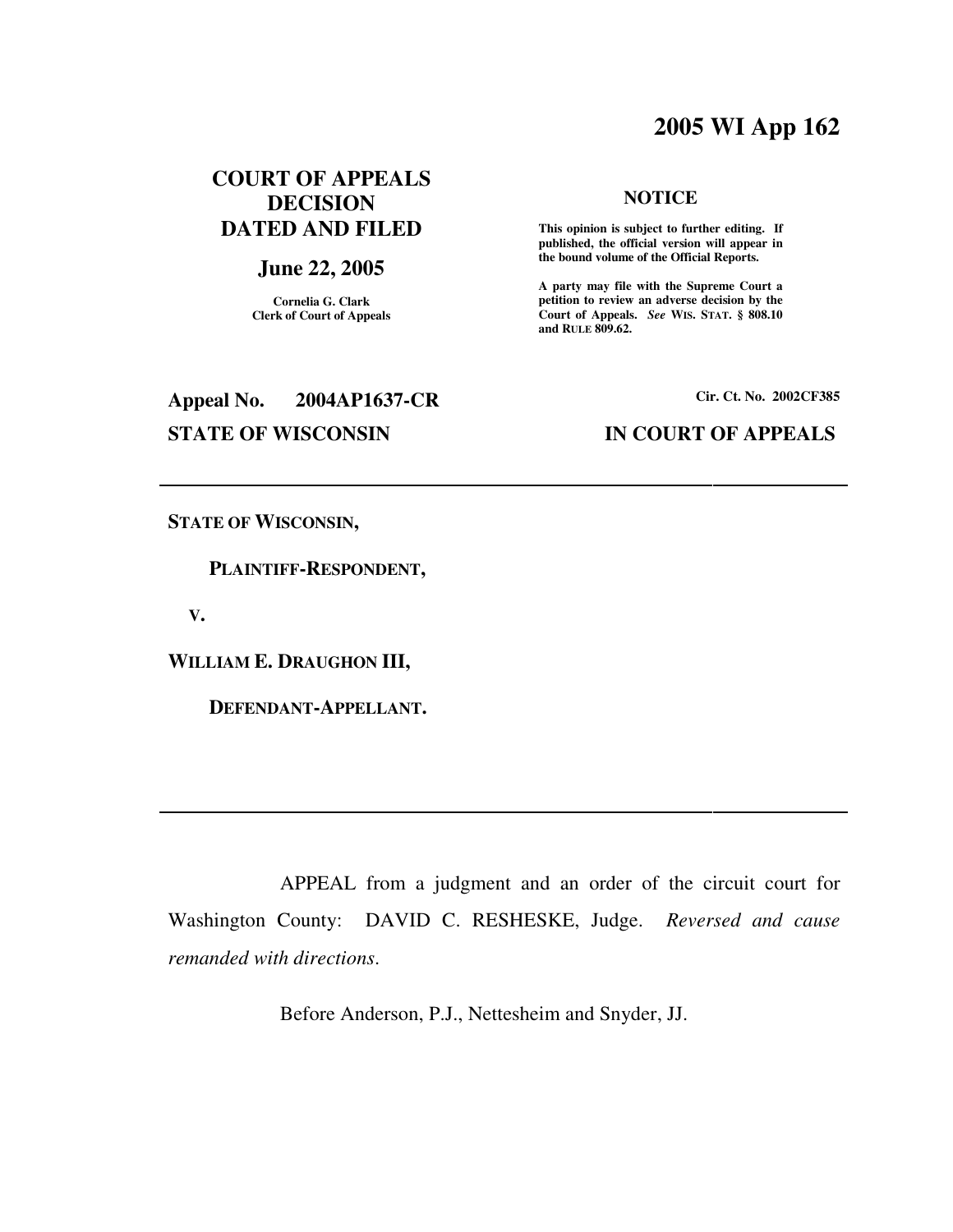¶1 SNYDER, J. William E. Draughon III appeals from a judgment of conviction for sexual exploitation by a therapist, contrary to WIS. STAT. § 940.22(2) (2003-04),<sup>1</sup> and an order denying his motion for postconviction relief. He contends that the circuit court improperly instructed the jury and that his counsel was ineffective in failing to object to the improper instruction. We agree that the jury instruction addressing Draughon's status as a "therapist" under § 940.22(1)(i) was error. Accordingly, we reverse and remand the matter for a new trial. Draughon further contends that his counsel was ineffective in the presentation of his defense and that he is entitled to a new trial in the interest of justice. We do not reach these issues because we reverse on other grounds.

## **FACTS**

¶2 In 1989, Draughon earned a bachelor of arts degree in evangelism from the World Evangelism Bible College in Louisiana. He was ordained as a pastor for the Assemblies of God church in 1993. He came to Wisconsin in 2000 and became the pastor of a church. Later that year Draughon befriended and began socializing with two members of the church, one of whom would later become the complainant in the State's case against him.

¶3 In June 2001, the two church members began premarital counseling with Draughon. Draughon performed their marriage ceremony that July. Later in 2001, concerns arose about the husband's use of church computers to access pornography. The couple agreed to talk to Draughon about the problem, and they began counseling sessions which lasted approximately eight to ten weeks. During this time, Draughon gave the husband a book to read with worksheets to be

 $\overline{a}$ 

<sup>&</sup>lt;sup>1</sup> All references to the Wisconsin Statutes are to the 2003-04 version unless otherwise noted.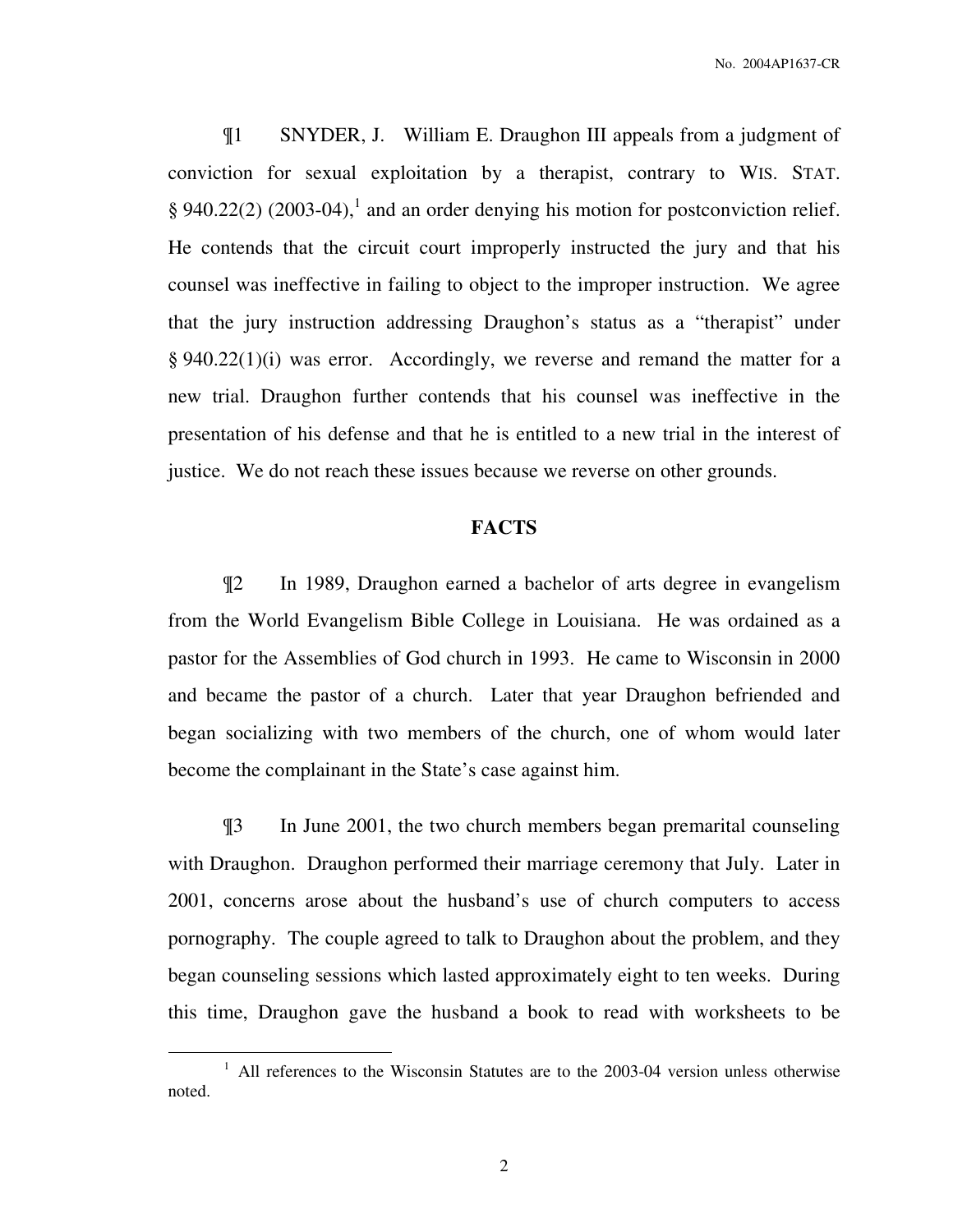completed after each chapter. Draughon and the husband also became "accountability partners" in a program called Promise Keepers, a movement where men meet to help each other deal with temptations and to hold each other accountable for their actions.

¶4 The couple also sought Draughon's help because of financial difficulties. Draughon suggested that the wife work one day per week in the church office to help ease the financial burden. She began working Wednesday afternoons, attending counseling sessions later in the afternoon and then staying for the Wednesday evening Bible study. The husband's attendance at counseling became sporadic and stopped altogether sometime in January 2002.

¶5 The wife described a change in the nature of her relationship with Draughon beginning in late January. She reported that Draughon repeatedly said he loved her, asked to hug her, and sent her flowers. Soon after Draughon said he loved her, the wife discovered email messages that suggested her husband was having affairs with other women. On Draughon's advice, the wife confronted her husband about the email messages. The husband denied that they were true.

¶6 Draughon's relationship with the wife progressed. On February 9, 2002, Draughon and the wife had sexual contact in a room downstairs from the church office. This incident is the basis for the State's charge of sexual exploitation. Draughon admits that he had sexual contact with the complainant twice.

¶7 A jury found Draughon guilty, and the court sentenced him to a term of twelve years, with five years of confinement in prison followed by seven years of extended supervision. Draughon filed a motion for postconviction relief, and the circuit court denied his motion. Draughon appeals.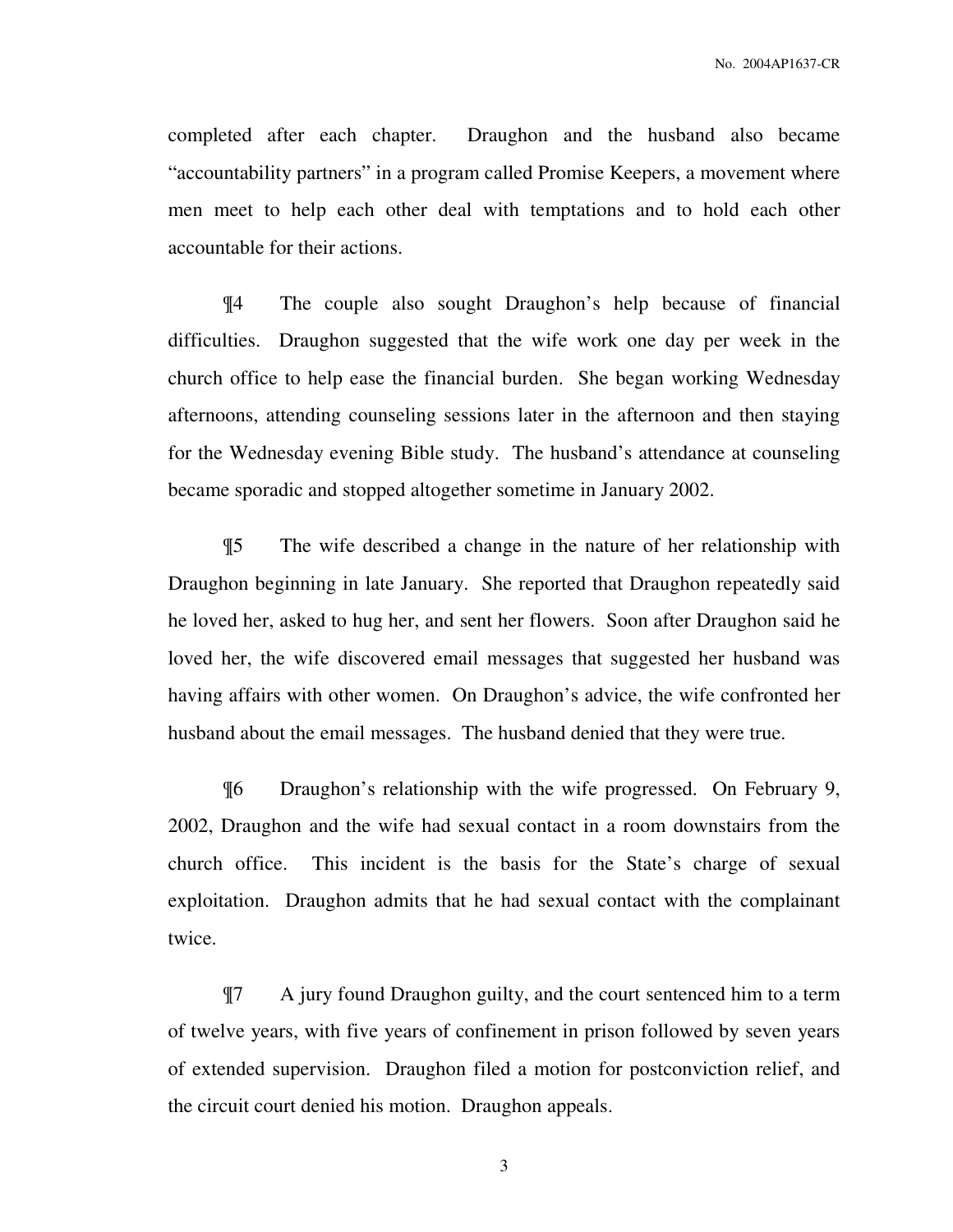### **DISCUSSION**

¶8 Draughon frames his primary appellate issue as that of ineffective assistance of counsel. His argument rests on his trial counsel's failure to object to a jury instruction and to present corroborative witnesses to bolster the defense. Draughon alternatively contends that the real controversy has not been fully tried and requests a new trial pursuant to WIS. STAT. § 752.35. We begin our analysis with the contested jury instruction because it is dispositive. $2^2$ 

¶9 A trial court has broad discretion in deciding whether to give a particular jury instruction, and the court must exercise its discretion to "fully and fairly inform the jury of the rules of law applicable to the case and to assist the jury in making a reasonable analysis of the evidence." *State v. Coleman*, 206 Wis. 2d 199, 212, 556 N.W.2d 701 (1996) (citation omitted). However, we will independently review whether a jury instruction is appropriate under the specific facts of a given case. *State v. Groth*, 2002 WI App 299, ¶8, 258 Wis. 2d 889, 655 N.W.2d 163.

 $\overline{a}$ 

In an appeal to the court of appeals, if it appears from the record that the real controversy has not been fully tried, or that it is probable that justice has for any reason miscarried, the court may reverse the judgment … regardless of whether the proper motion or objection appears in the record.

<sup>&</sup>lt;sup>2</sup> We observe that Draughon did not object to the jury instruction when provided the opportunity by the circuit court. Draughon nonetheless raises his objection here under color of his ineffective assistance of counsel claim as well as his claim that the real controversy was not fully tried. Our review of a waived objection to a jury instruction is limited. *See Steinberg v. Jensen*, 204 Wis. 2d 115, 122 n.4, 553 N.W.2d 820 (Ct. App. 1996). It is within our statutory discretion to review an allegedly deficient jury instruction when we are exercising our power to reverse the judgment under WIS. STAT. § 752.35. *Steinberg*, 204 Wis. 2d at 122 n.4. Section 752.35 states in relevant part:

Also, a waived objection to a jury instruction can be "raised by way of an ineffective assistance of counsel claim." *See State v. Hayes*, 2004 WI 80, ¶114, 273 Wis. 2d 1, 681 N.W.2d 203 (Sykes, J., concurring). We therefore reach the merits of Draughon's arguments.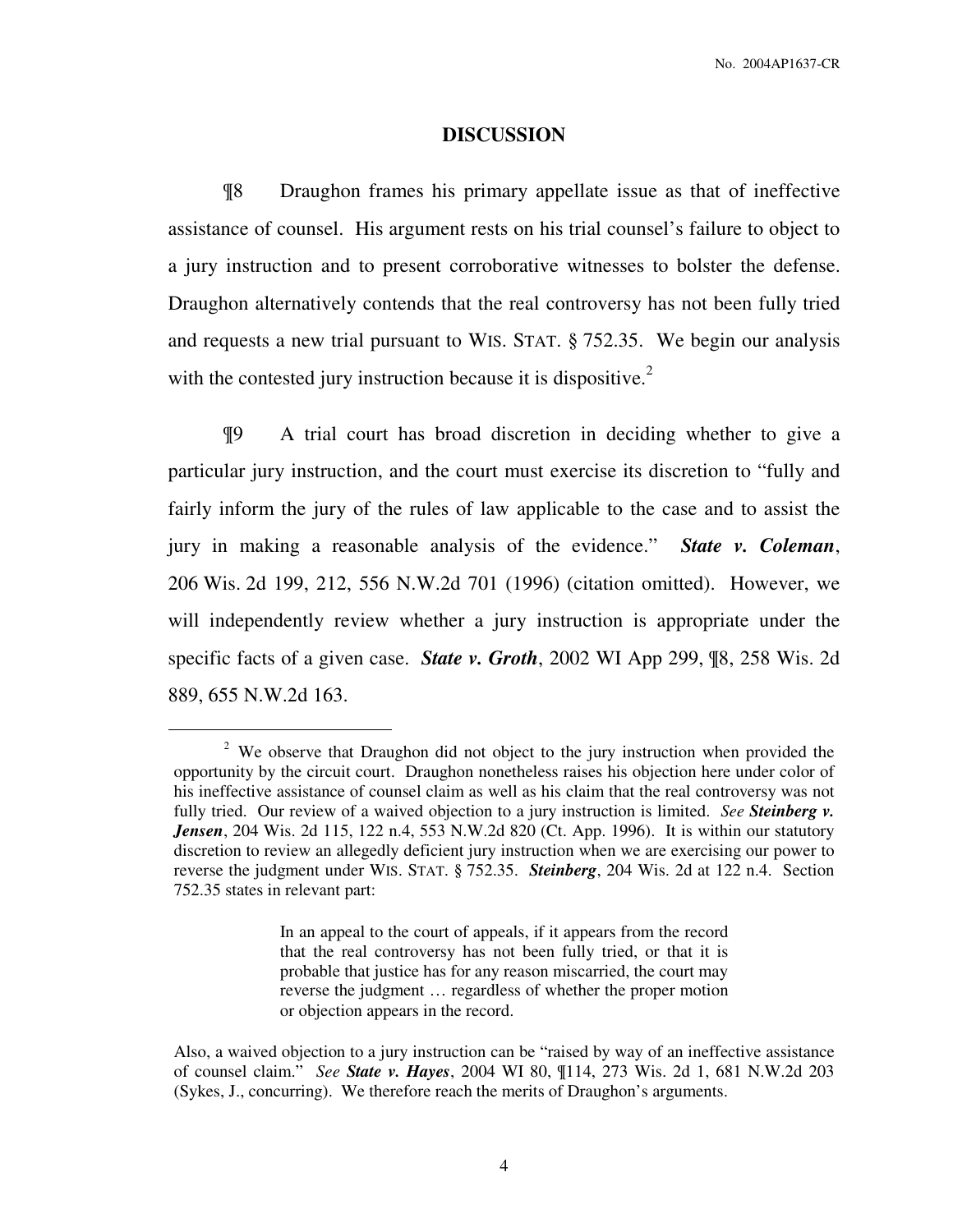¶10 The State, by charging Draughon with sexual exploitation by a therapist, was required to prove that Draughon was or held himself out to be a therapist. *See* WIS. STAT. § 940.22(2). A therapist is a "physician, psychologist, social worker, marriage and family therapist, professional counselor, nurse, chemical dependency counselor, member of the clergy or other person, whether or not licensed or certified by the state, who performs or purports to perform psychotherapy." Sec. 940.22(1)(i). Draughon does not dispute that he is a member of the clergy but contends that the jury instruction improperly concluded that as a member of the clergy he was, ipso facto, a therapist. That, he argues, relieved the State of its burden to prove an element of the offense charged.

¶11 The circuit court based its jury instructions on WIS JI—CRIMINAL 1248, and stated in relevant part:

> Before you may find the defendant guilty of this offense, the State must prove by evidence which satisfies you beyond a reasonable doubt that the following three elements were present.

First, that the defendant was a therapist.

 Second, that the defendant had sexual contact with [the victim].

 Third, that the sexual contact occurred during an ongoing therapist-patient relationship.

 The first element requires that the defendant was a therapist. *Therapist means a person who performs psychotherapy.* Psychotherapy means the use of learning, conditioning methods and emotional reactions in a professional relationship to assist persons to modify feelings, attitudes and behaviors which are intellectually, socially or emotionally maladjustive or ineffectual. *It includes a member of the clergy.*

 If you are satisfied beyond a reasonable doubt that the defendant was a therapist, intentionally had sexual contact

….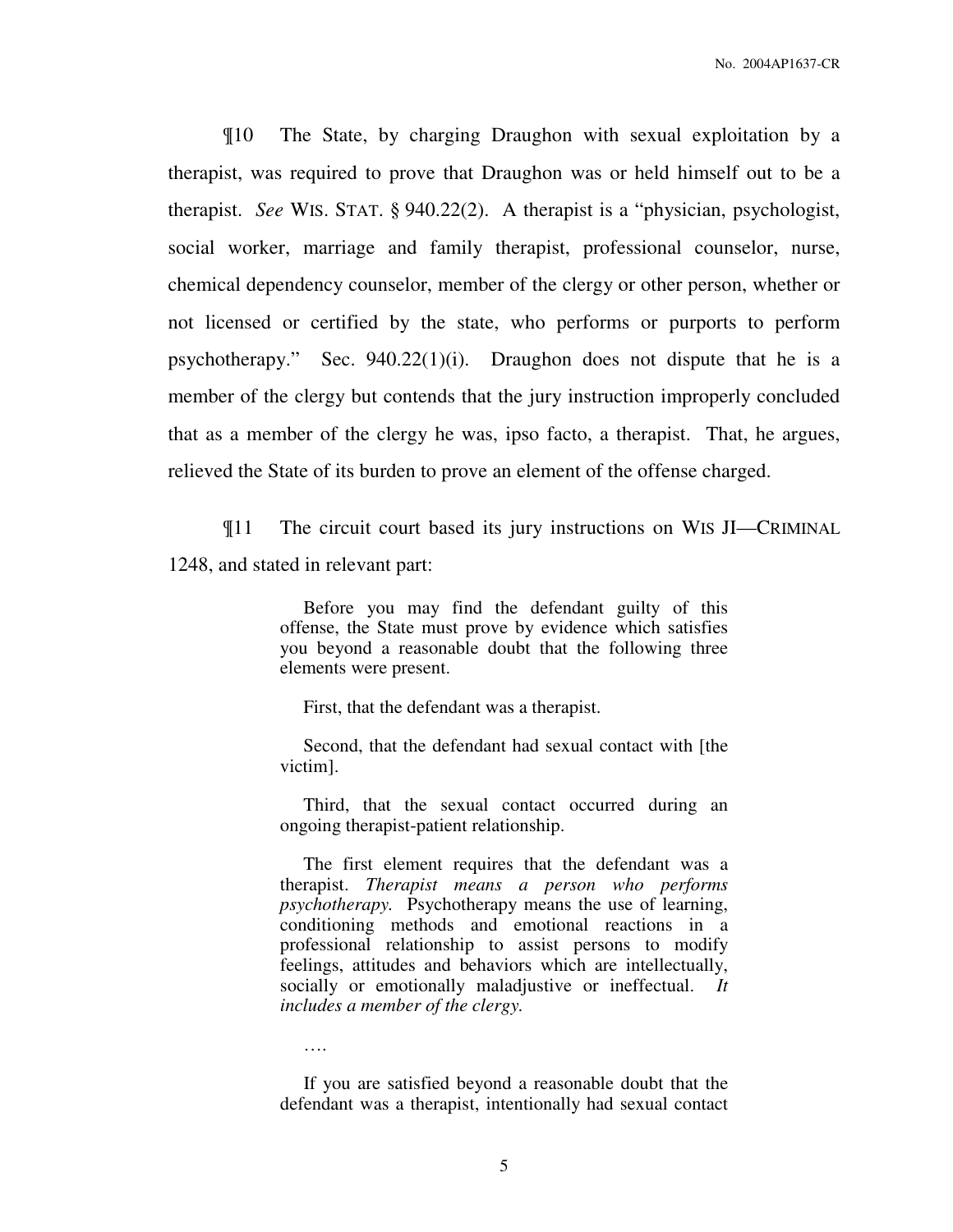with [the victim], and that a therapist-patient relationship existed at the time of the sexual contact, you should find the defendant guilty. (Emphasis added.)

¶12 The jury instruction, in syllogistic fashion, presents two propositions: (1) therapists perform psychotherapy, and (2) therapists include members of the clergy. These propositions lead to the faulty conclusion that by definition, clergy members perform psychotherapy. A comment to WIS JI— CRIMINAL 1248 provides, "The Committee concluded that the instruction would be more clear if it provided a general definition of the term ("a person providing psychotherapy services") and then provided for a statement, to be used where applicable, that one of the professions named in [WIS. STAT.  $\S 940.22(1)(i)$ ] is included in the definition." As demonstrated here, the instruction is problematic.

¶13 Jury instructions that have the effect of relieving the State of its burden of proving beyond a reasonable doubt every element of the offense charged are unconstitutional under the Fifth and Sixth Amendments. *State v. Harvey*, 2002 WI 93, ¶23, 254 Wis. 2d 442, 647 N.W.2d 189. The Fifth Amendment's due process guarantee protects "the accused against conviction except upon proof beyond a reasonable doubt of every fact necessary to constitute the crime with which he is charged." *Id*., ¶19 (citations omitted). The Sixth Amendment right of trial by jury in criminal cases includes the right to have the jury, rather than the judge, reach the requisite finding of guilt or innocence. *See State v. Peete*, 185 Wis. 2d 4, 19, 517 N.W.2d 149 (1994) ("Where the finder of fact is a jury, proof of all essential elements must be tendered to the jury.").

¶14 Upon rejecting Draughon's request for a new trial, the circuit court stated:

> In my judgment, the instruction indicates that a member of the clergy is a "therapist" for purposes of this statute. In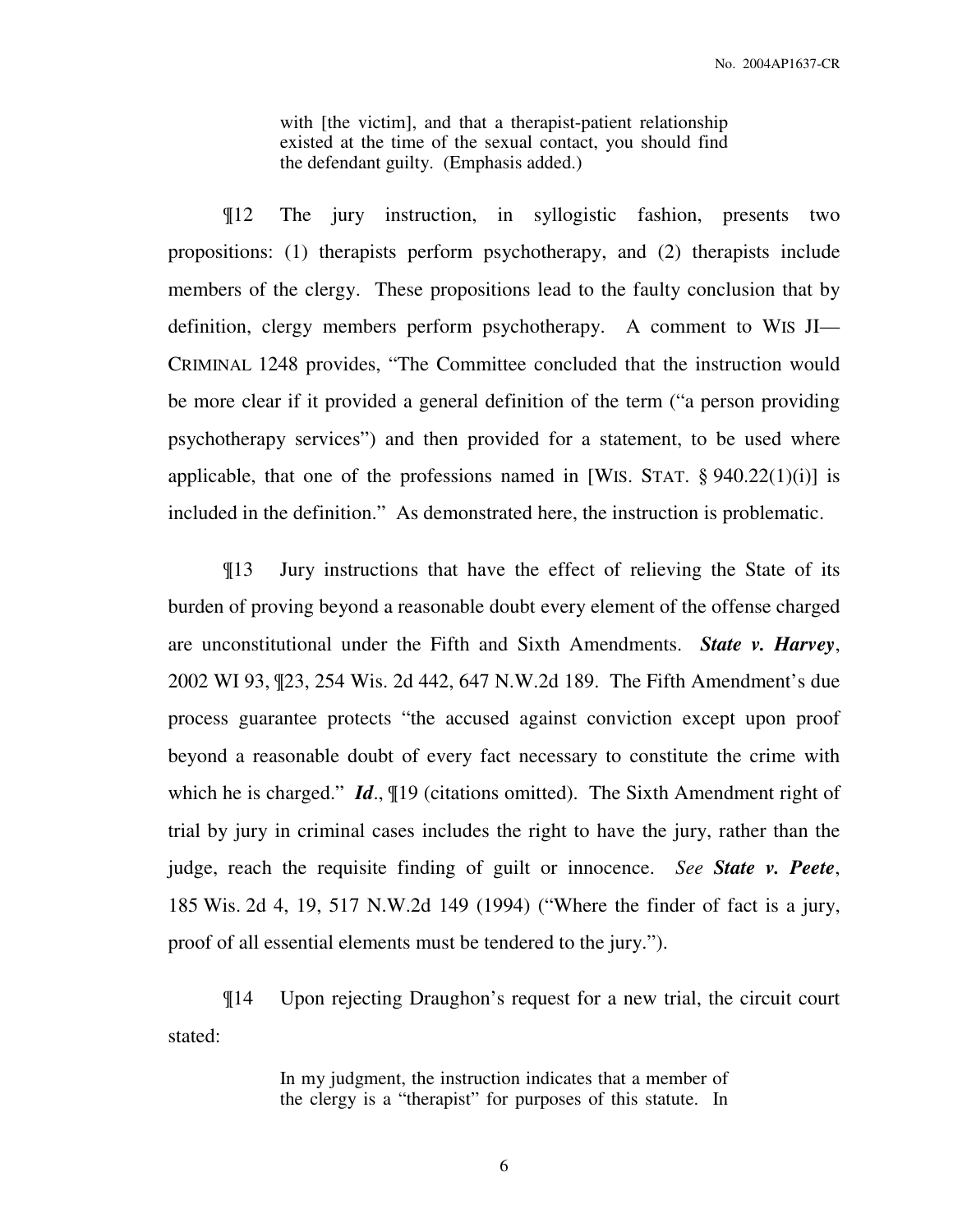addition, the paragraph defining a therapist as a person who performs psychotherapy simply reiterates at the end that a member of the clergy is a therapist. Both parties argued and the jury was asked to decide whether the defendant was performing psychotherapy under the terms of the statute. In my judgment, there was sufficient evidence upon which the jury could conclude that [Draughon] did so.

We will generally defer to the circuit court's determination as to whether sufficient evidence supports a jury verdict, but that is not the issue before us. We are not reviewing whether the jury could have decided that Draughon practiced psychotherapy, but rather whether the jury had the opportunity to so decide. Here, the instruction given never directed the jury to make an independent, beyond-areasonable-doubt decision as to whether Draughon performed or purported to perform psychotherapy. Because this finding was a required element of the charge, its omission is constitutional error. *See Harvey*, 254 Wis. 2d 442, ¶33.

¶15 The question remains whether Draughon's conviction can stand because the error was harmless. *See id.*, ¶44. "A constitutional or other error is harmless if it is 'clear beyond a reasonable doubt that a rational jury would have found the defendant guilty absent the error.'" *Id.*, ¶49 (citation omitted).

¶16 The State contends that there is "no reasonable likelihood that the jury understood the instruction to mean that a member of the clergy was a 'therapist' under the statute regardless of whether he or she performed psychotherapy." It argues that a challenged jury instruction must be viewed in the context of other instructions given, the allegations in the complaint, the opening statements and closing arguments, and the record. *See Resnover v. Pearson*, 965 F.2d 1453, 1463 (7th Cir. 1992). It observes that the instruction made it clear to the jury "that sexual exploitation by a therapist was not established simply by showing that a member of the clergy had sexual contact with a member of his or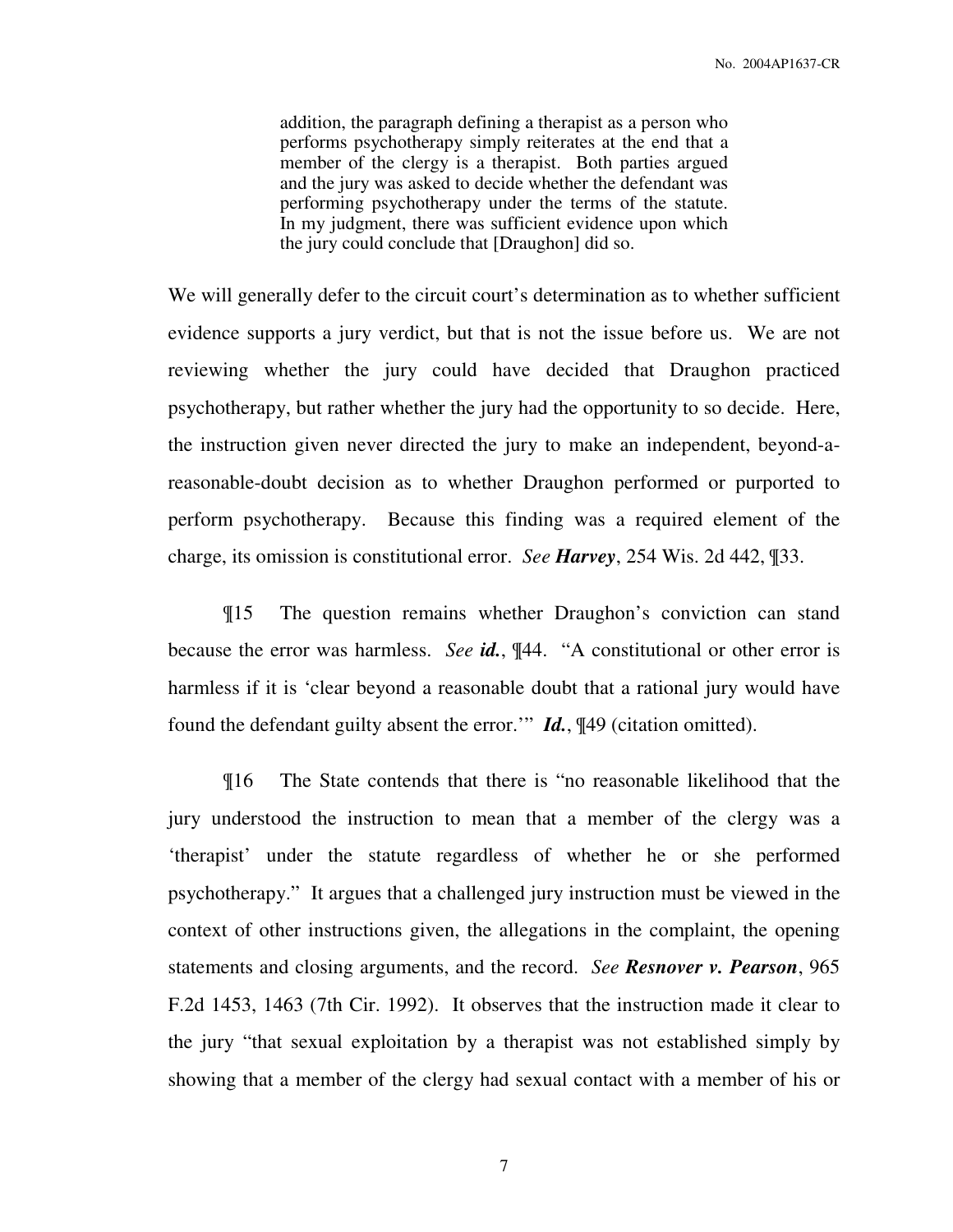No. 2004AP1637-CR

her congregation. Rather, there had to be a therapist/*patient* relationship." Furthermore, the State points out that both parties referenced the importance of psychotherapy in their closing arguments: the State told the jury it had to determine that Draughon engaged in psychotherapy in order to be a therapist under the statute; Draughon argued that he was the victim's pastor but not a psychotherapist.

¶17 The State's argument does not diminish our concern about the impact of the error on the verdict. The issue of whether Draughon practiced or purported to practice psychotherapy was a key dispute between the parties. The contestability of an element goes to whether the instructional error was harmless. *See Harvey*, 254 Wis. 2d 442, ¶33 ("The incontestability of [a fact] goes to whether the error was harmless, not whether there was constitutional instructional error in the first place.").

¶18 Draughon conceded two key factors in the State's case: (1) that the sexual contact occurred, and (2) that he was a member of the clergy. His defense essentially rested on whether he practiced psychotherapy and therefore met the statutory definition of a therapist and, if so, whether the sexual contact occurred during a therapist/patient relationship. The improper instruction, therefore, particularly affected Draughon's ability to present his defense. A judgment should be reversed unless we can be sure that the error did not contribute to the conviction. *See State v. Dyess*, 124 Wis. 2d 525, 547, 370 N.W.2d 222 (1985). Our review of the record affords us no such assurance. Consequently, we cannot conclude the error was harmless.

¶19 While pattern jury instructions are not precedential, they do carry persuasive authority for interpreting statutes. *State v. Rardon*, 185 Wis. 2d 701,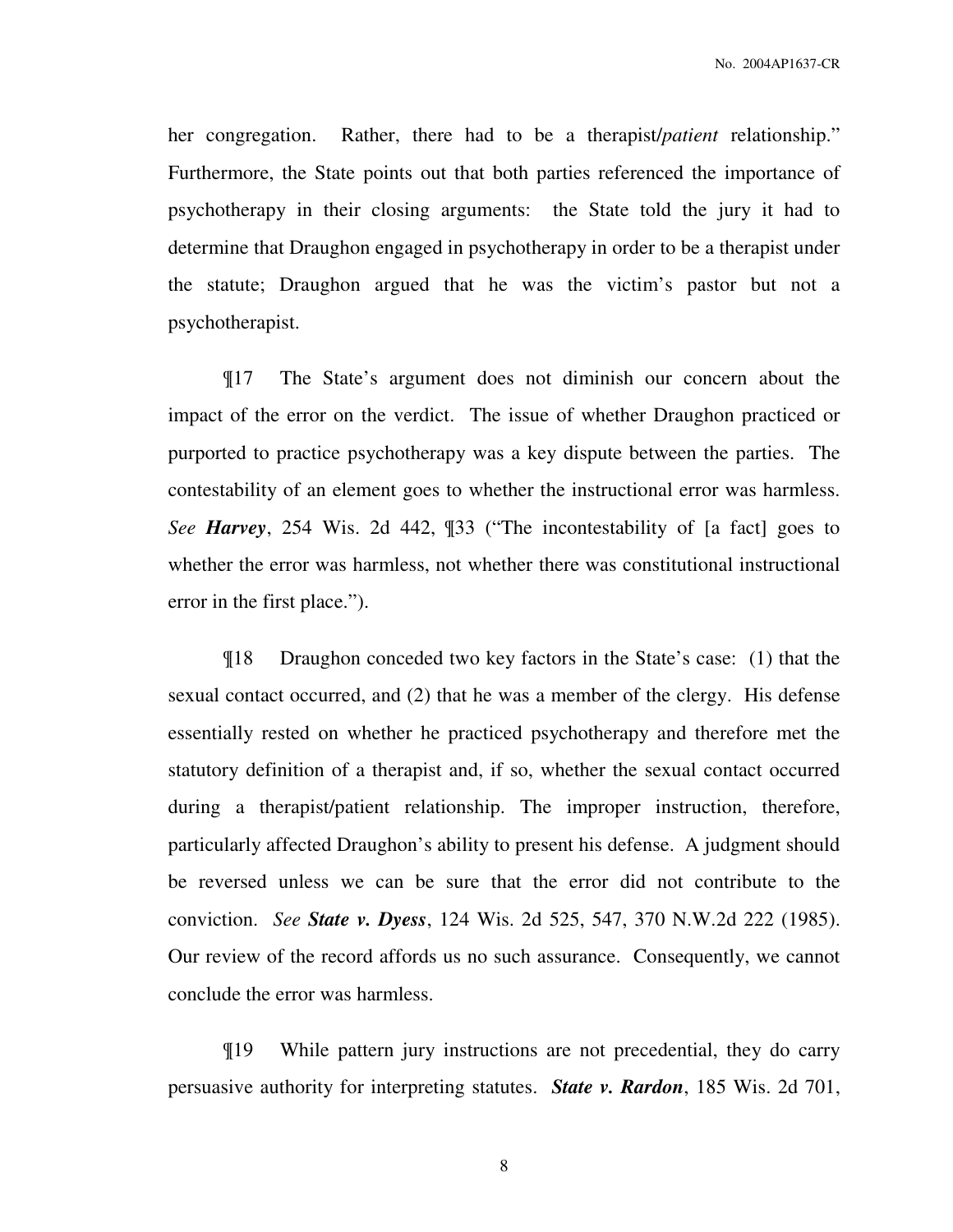No. 2004AP1637-CR

706, 518 N.W.2d 330 (Ct. App. 1994). An instruction must, however, be designed for the lay people on a jury; in other words, they must accurately and clearly state the law. *Nommensen v. American Cont'l Ins. Co.*, 2001 WI 112, ¶55, 246 Wis. 2d 132, 629 N.W.2d 301. Here, the pattern jury instruction does not direct the jury to make a finding that a defendant practiced or purported to practice psychotherapy prior to concluding a defendant was a "therapist" under WIS. STAT. § 940.22(1)(i). We observe that the problem may be resolved by eliminating the statement, "It includes a member of the clergy [or other profession]." In the alternative, the problem may be resolved by revising the statement as follows: "It includes a member of the clergy [or other profession] who practices or purports to practice psychotherapy." We respectfully request that the Wisconsin Criminal Jury Instructions Committee revisit WIS JI—CRIMINAL 1248, particularly the language at issue in this case.

¶20 Draughon raises additional issues on appeal; however, because we hold that he is entitled to a new trial, we need not address his remaining arguments.

## **CONCLUSION**

¶21 We conclude that the circuit court's instruction to the jury relieved the State of its burden of proving beyond a reasonable doubt that Draughon was a therapist as defined by WIS. STAT.  $\S 940.22(1)(i)$ , and therefore the instruction was unconstitutional under the Fifth and Sixth Amendments. *See Harvey*, 254 Wis. 2d 442, ¶23. Further, we conclude that the error was not harmless because it is not clear beyond a reasonable doubt that the jury would have found Draughon guilty absent the error. *Id.*, ¶49. We hold that Draughon is entitled to a new trial.